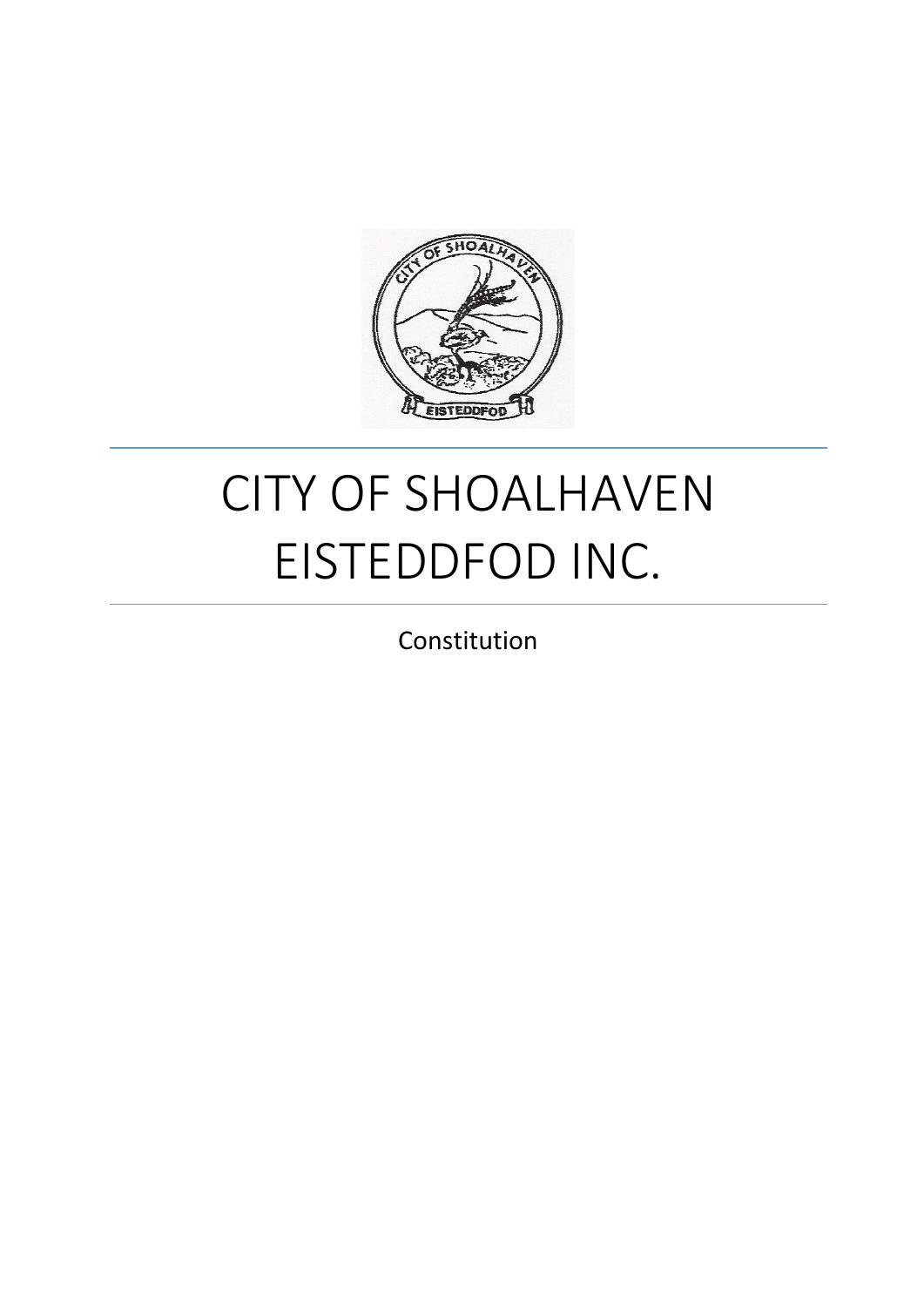| I        |                                                          |  |
|----------|----------------------------------------------------------|--|
|          |                                                          |  |
| 2.       |                                                          |  |
| 3.       |                                                          |  |
| $\rm II$ |                                                          |  |
| 4.       |                                                          |  |
| 5.       |                                                          |  |
| 6.       |                                                          |  |
| 7.       |                                                          |  |
| 8.       |                                                          |  |
| 9.       |                                                          |  |
| 10.      |                                                          |  |
| 11.      |                                                          |  |
| 12.      |                                                          |  |
| 13.      |                                                          |  |
| 14.      |                                                          |  |
| 15.      |                                                          |  |
| III      |                                                          |  |
| 16.      |                                                          |  |
| 17.      |                                                          |  |
| 18.      |                                                          |  |
| 19.      |                                                          |  |
| 20.      |                                                          |  |
| 21.      |                                                          |  |
| 22.      |                                                          |  |
| 23.      |                                                          |  |
| 24.      |                                                          |  |
| 25.      | Committee Members may appoint other Committee Members 11 |  |
| 26.      |                                                          |  |
| 27.      |                                                          |  |
| 28.      |                                                          |  |
|          |                                                          |  |
| 29.      |                                                          |  |
| 30.      |                                                          |  |
| 31.      |                                                          |  |
| 32.      |                                                          |  |
| 33.      |                                                          |  |
| 34.      |                                                          |  |
| 35.      |                                                          |  |
| 36.      |                                                          |  |
| 37.      |                                                          |  |
| 38.      |                                                          |  |
| 39.      |                                                          |  |
| 40.      |                                                          |  |
| 41.      |                                                          |  |
| V        |                                                          |  |
| 42.      |                                                          |  |
| 43.      |                                                          |  |
|          |                                                          |  |

Dated 23rd February 2017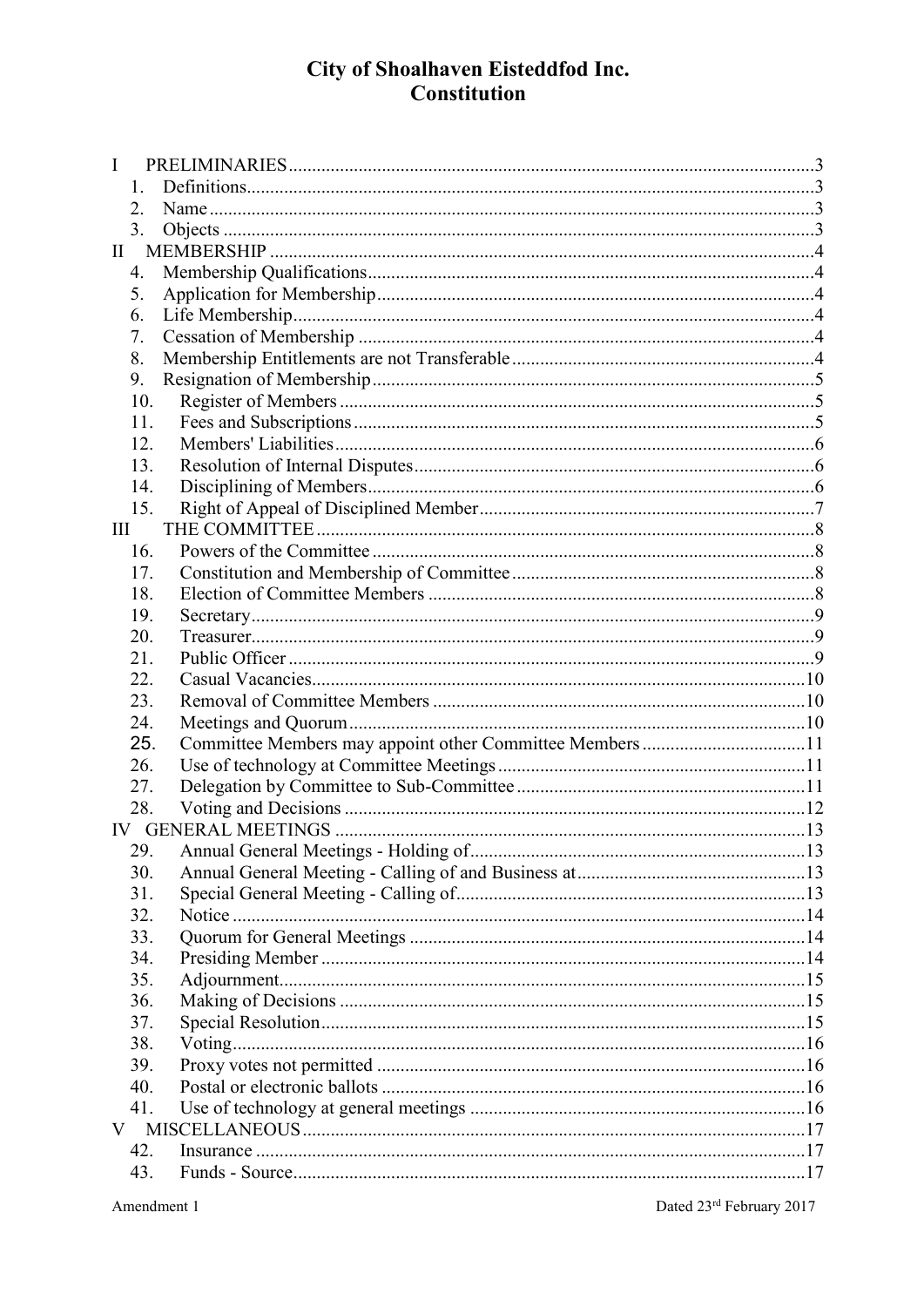| 44. |  |
|-----|--|
| 45. |  |
| 46. |  |
| 47. |  |
| 48. |  |
| 49. |  |
| 50. |  |
| 51. |  |
| 52. |  |
| 53. |  |
|     |  |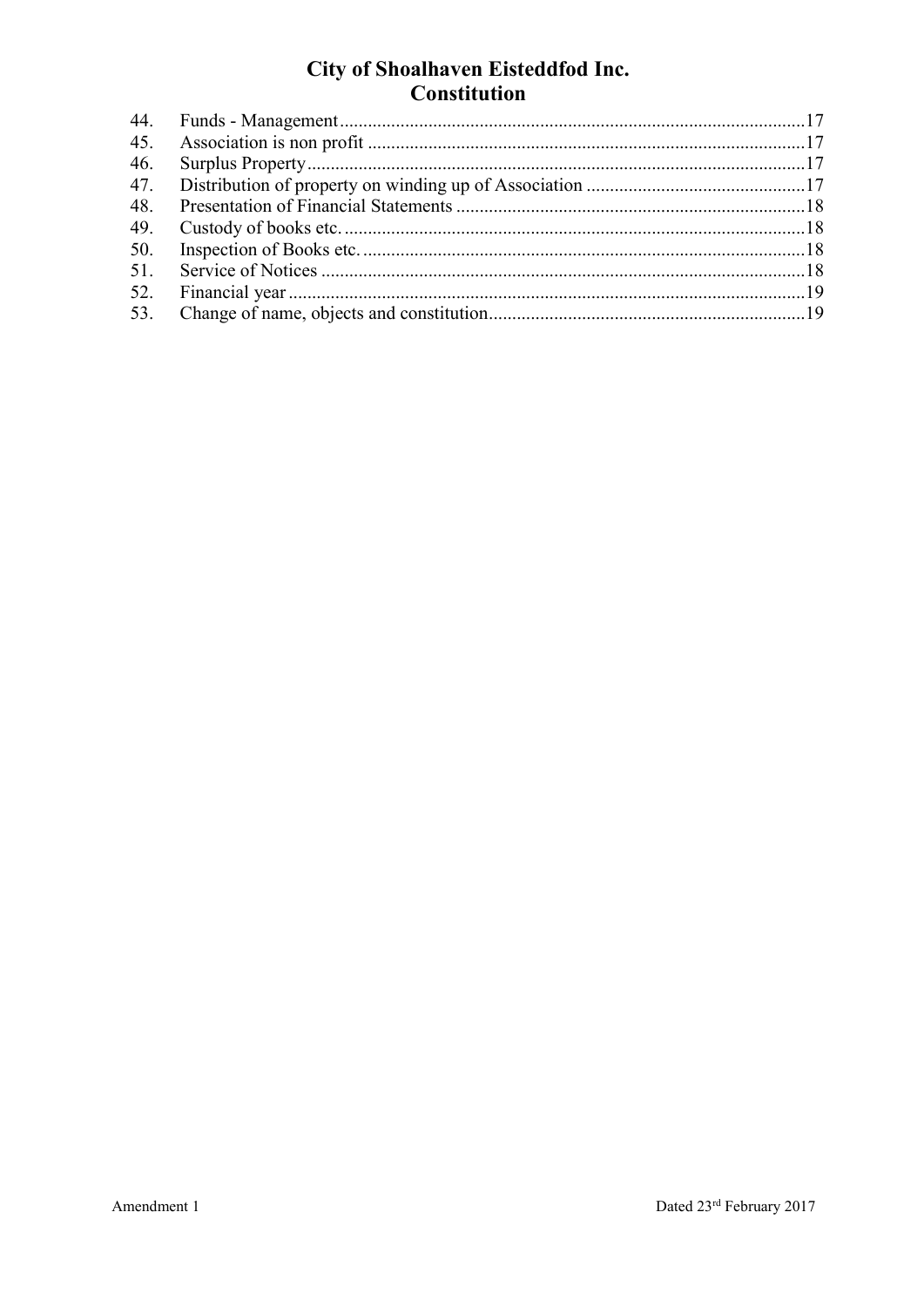## **I PRELIMINARIES**

## <span id="page-3-1"></span><span id="page-3-0"></span>**1. Definitions**

(1) In this constitution:

*ordinary committee member* means a member of the Association who is not an officebearer of the Association.

secretary means:

- a) the person holding office under these rules as secretary of the Association; or
- b) if no such person holds that office, the public officer of the Association;

*special general meeting* means a general meeting of the Association other than an annual general meeting;

*the Act* means the Associations Incorporation Act 2009;

the Regulation means the Associations Incorporation Regulation 2016

(2) In this constitution:

- a) a reference to a function includes a reference to a power, authority and duty; and
- b) a reference to the exercise of a function includes, if the function is a duty, a reference to the performance of the duty.
- c) The provisions of the *Interpretation Act 1987* apply to and in respect of these rules in the same manner as those provisions would so apply if these rules were an instrument made under the Act.

## <span id="page-3-2"></span>**2. Name**

(1) The name of the Association shall be the **City of Shoalhaven Eisteddfod Incorporated** (hereafter referred to as "the Association")

## <span id="page-3-3"></span>**3. Objects**

- (1) The objects of the Association shall be:
	- a) Encouraging excellence in the development, performance and appreciation of the performing arts in the City of Shoalhaven.
	- b) Fostering the talent of the youth of the Shoalhaven and beyond.
	- c) Creating opportunities for performers to develop and demonstrate skills and creative ability as part of their learning process and development.
	- d) Providing performers with expert assessment of their work by professional adjudication.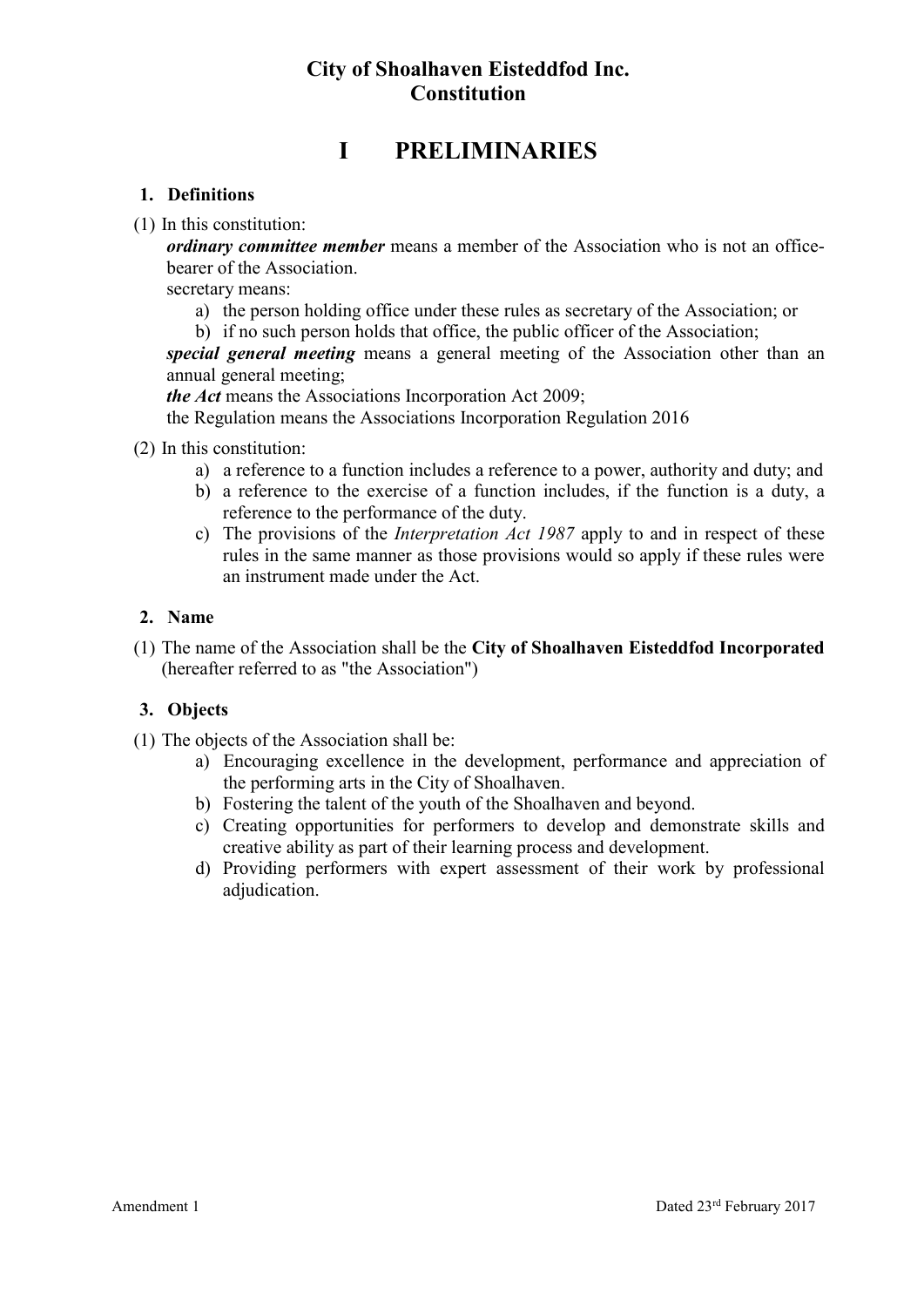## **II MEMBERSHIP**

## <span id="page-4-1"></span><span id="page-4-0"></span>**4. Membership Qualifications**

- (1) Membership is open to all individuals who accept the objects and rules of the Association.
- (2) Members will act in a manner that is not prejudicial to the interests of the Association.

## <span id="page-4-2"></span>**5. Application for Membership**

- (1) A person shall apply for membership of the Association by the completion of an "Application for Membership" form and presenting or emailing it to the Secretary.
- (2) As soon as practical after receiving an application for membership, the Secretary must refer the application to the committee which is to determine whether to approve or to reject the nomination.
- (3) If the committee determines to approve an application for membership, the Secretary must within a period of 28 days, after all association fees and annual subscriptions are paid, enter the person's name in the register of members and on the name being so entered the nominee becomes a member of the Association.
- (4) If the committee determines to refuse the application for membership the Secretary must within a period of 28 days after the committee's decision inform the applicant of the committee's decision.

### <span id="page-4-3"></span>**6. Life Membership**

- (1) Life membership of the Association may be conferred by special resolution of the committee of the Association on any person recommended by the committee who has rendered outstanding and conspicuous service to the Association.
- (2) A life member shall not be liable to pay annual subscriptions to the Association, but shall be entitled to all privileges of membership including the holding of office.

### <span id="page-4-4"></span>**7. Cessation of Membership**

- (1) A person ceases to be a member of the Association if the person:
	- (a) dies; or
	- (b) resigns membership; or
	- (c) is expelled from the Association, or
	- (d) fails to pay the annual membership fee under clause 11 (2) within 3 months after the fee is due.

### <span id="page-4-5"></span>**8. Membership Entitlements are not Transferable**

- (1) A right, privilege or obligation which a person has by reason of being a member of the Association:
	- (a) is not capable of being transferred or transmitted to another person; and
	- (b) terminates on cessation of the person's membership.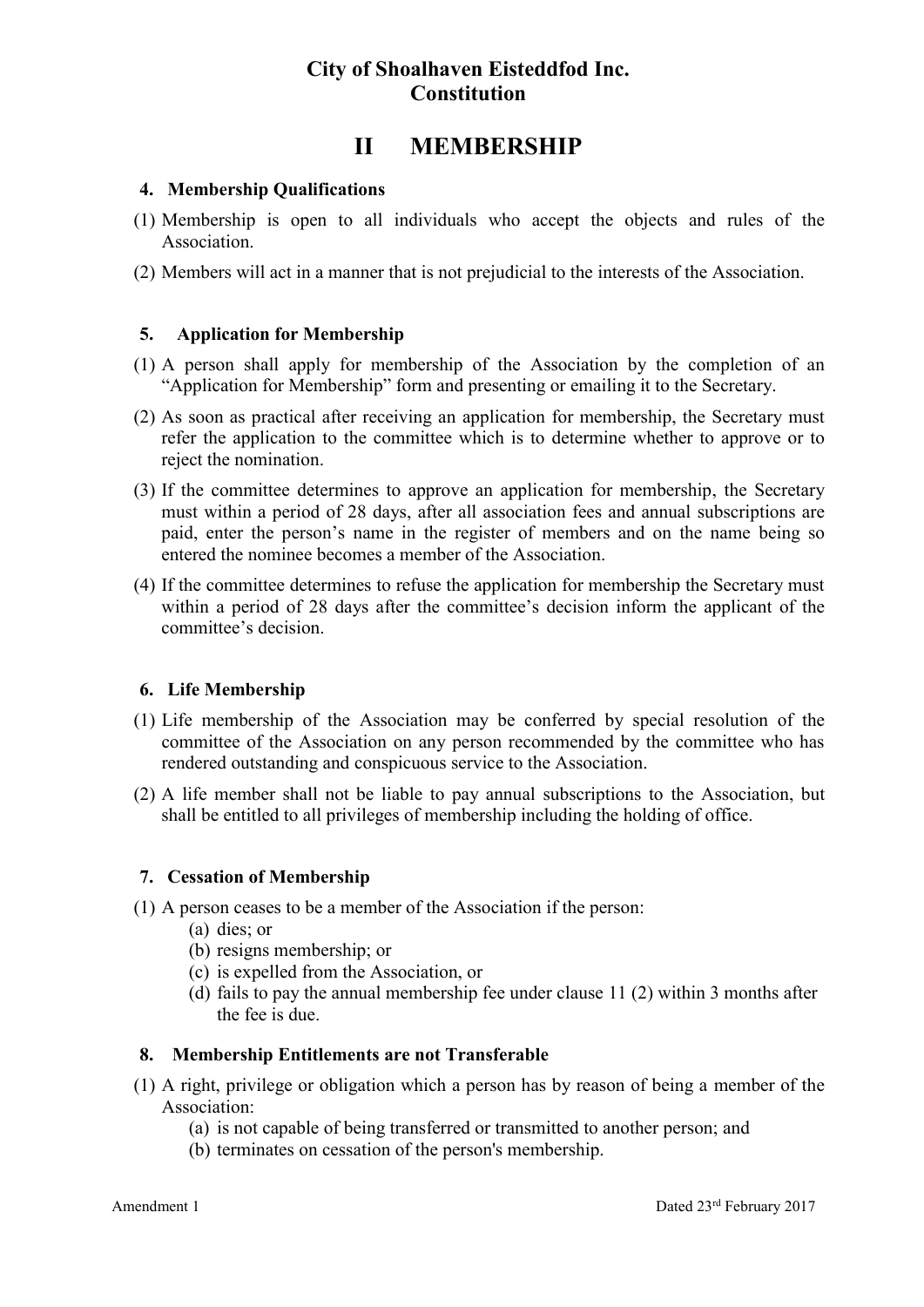## <span id="page-5-0"></span>**9. Resignation of Membership**

- (1) A member of the association may resign from membership of the association by first giving to the secretary written notice of at least one month (or such other period as the committee may determine) of the member's intention to resign and, on the expiration of the period of notice, the member ceases to be a member.
- (2) If a member of the Association ceases to be a member under clause (1), and in every other case where a member ceases to hold membership, the Secretary/Public Officer must make an appropriate entry in the register of members recording the date on which the member ceased to be a member.

## <span id="page-5-1"></span>**10. Register of Members**

- (1) The Secretary of the Association must establish and maintain a register of members of the Association specifying the name and address of each person who is a member of the Association together with the date on which the person became a member.
- (2) The register of members must be kept at the principal place of administration of the Association and must be open for inspection, free of charge, by any member of the Association at any reasonable hour.
- (3) The Association register may also include the email address of an association member. The register can be kept in written or electronic form. If kept in Electronic form, a current hard copy has to be made available for any member to inspect at the association's main premises or the official address.
- (4) A member must not use information about a person obtained from the register to contact or send material to the person, other than for:
	- a) the purposes of sending the person a newsletter, a notice in respect of a meeting or other event relating to the association or other material relating to the association, or
	- b) any other purpose necessary to comply with a requirement of the Act or the Regulation.
- (5) If the register of members is kept in electronic form:
	- a) it must be convertible into hard copy, and
	- b) the requirements in subclauses (2) and (3) apply as if a reference to the register of members is a reference to a current hard copy of the register of members.

### <span id="page-5-2"></span>**11. Fees and Subscriptions**

- (1) A member of the association must, on admission to membership, pay to the association a fee of \$2 or, if some other amount is determined by the committee, that other amount.
- (2) In addition to any amount payable by the member under subclause (1), a member of the association must pay to the association an annual membership fee of \$10 or, if some other amount is determined by the committee, that other amount:
	- (a) except as provided by paragraph (b), before the first day of the financial year of the association in each calendar year, or
	- (b) if the member becomes a member on or after the first day of the financial year of the association in any calendar year—on becoming a member and before the first day of the financial year of the association in each succeeding calendar year.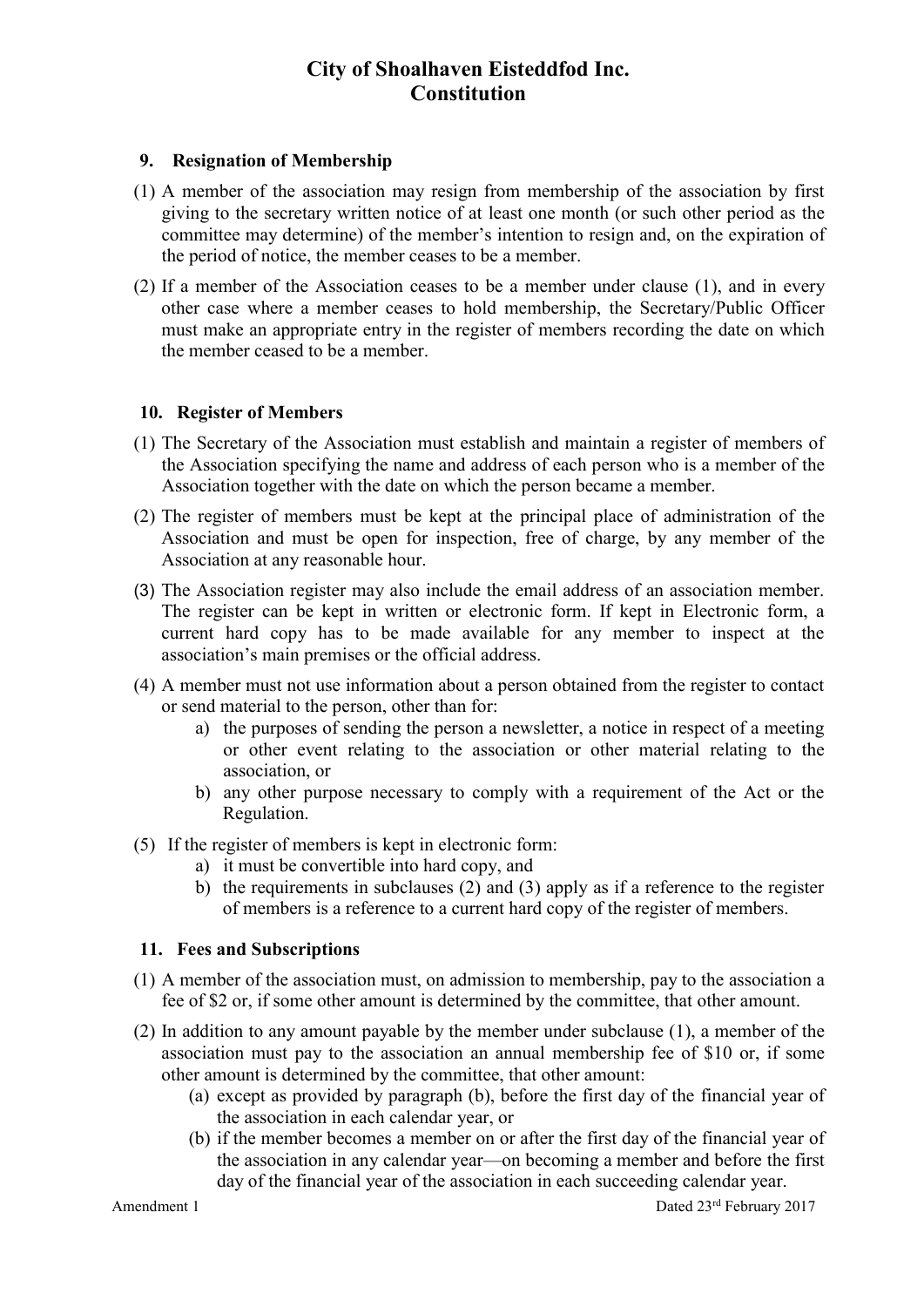## <span id="page-6-0"></span>**12. Members' Liabilities**

(1) The liability of a member of the association to contribute towards the payment of the debts and liabilities of the association or the costs, charges and expenses of the winding up of the association is limited to the amount, if any, unpaid by the member in respect of membership of the association as required by clause 11

## <span id="page-6-1"></span>**13. Resolution of Internal Disputes**

- (1) A dispute between a member and another member (in their capacity as members) of the association, or a dispute between a member or members and the association, are to be referred to a Community Justice Centre for mediation under the Community Justice Centres Act 1983.
- (2) If a dispute is not resolved by mediation within 3 months of the referral to a Community Justice Centre, the dispute is to be referred to arbitration.
- (3) The Commercial Arbitration Act 2010 applies to any such dispute referred to arbitration.

## <span id="page-6-2"></span>**14. Disciplining of Members**

- (1) A complaint may be made to the committee by any person that a member of the Association:
	- a) has refused or neglected to comply with a provision or provisions of this constitution; or
	- b) has wilfully acted in a manner prejudicial to the interests of the Association.
- (2) The committee may refuse to deal with a complaint if it considers the complaint to be trivial or vexatious in nature.
- (3) If the committee decides to deal with the complaint, the committee:
	- (a) must cause notice of the complaint to be served on the member concerned; and
	- (b) must give the member at least 14 days from the time the notice is served within which to make submissions to the committee in connection with the complaint; and
	- (c) must take into consideration any submissions made by the member in connection with the complaint.
- (4) The committee may, by resolution, expel the member from the Association or suspend the member from membership of the Association if, after considering the complaint and any submissions made in connection with the complaint, it is satisfied that the facts alleged in the complaint have been proved.
- (5) If the committee expels or suspends a member, the secretary must, within 7 days after the action is taken, cause written notice to be given to the member of the action taken, of the reasons given by the committee for having taken that action and of the member's right of appeal under rule 15.
- (6) The expulsion or suspension does not take effect:
	- (a) until the expiration of the period within which the member is entitled to appeal against the resolution concerned; or
	- (b) if within that period the member exercises the right of appeal, unless and until the Association confirms the resolution under Clause 15,

whichever is the later.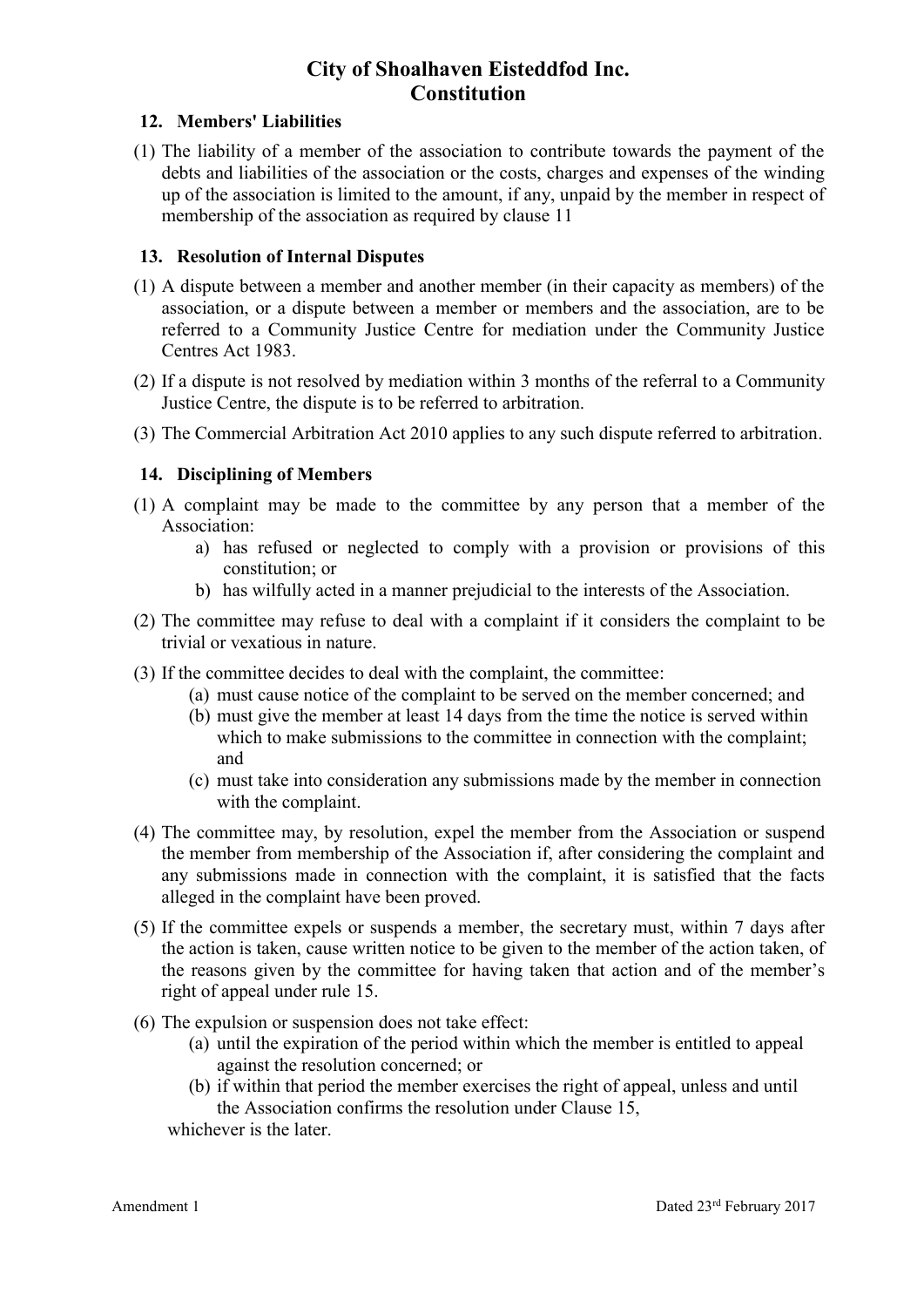## <span id="page-7-0"></span>**15. Right of Appeal of Disciplined Member**

- (1) A member may appeal to the Association in general meeting against a resolution of the committee under rule 14, within 7 days after notice of the resolution is served on the member, by lodging with the secretary a notice to that effect.
- (2) The notice may, but need not, be accompanied by a statement of the grounds on which the member intends to rely for the purposes of the appeal.
- (3) On receipt of a notice from a member under clause (1), the secretary must notify the committee which is to convene a general meeting of the Association to be held within 28 days after the date on which the secretary received the notice.
- (4) At a general meeting of the Association convened under clause (3):
	- (a) no business other than the question of the appeal is to be transacted and
		- (b) the committee and the member must be given the opportunity to state their respective cases orally or in writing, or both, and
		- (c) the members present are to vote by secret ballot on the question of whether the resolution should be confirmed or revoked.
- (5) The appeal is to be determined by a simple majority of votes cast by members of the association.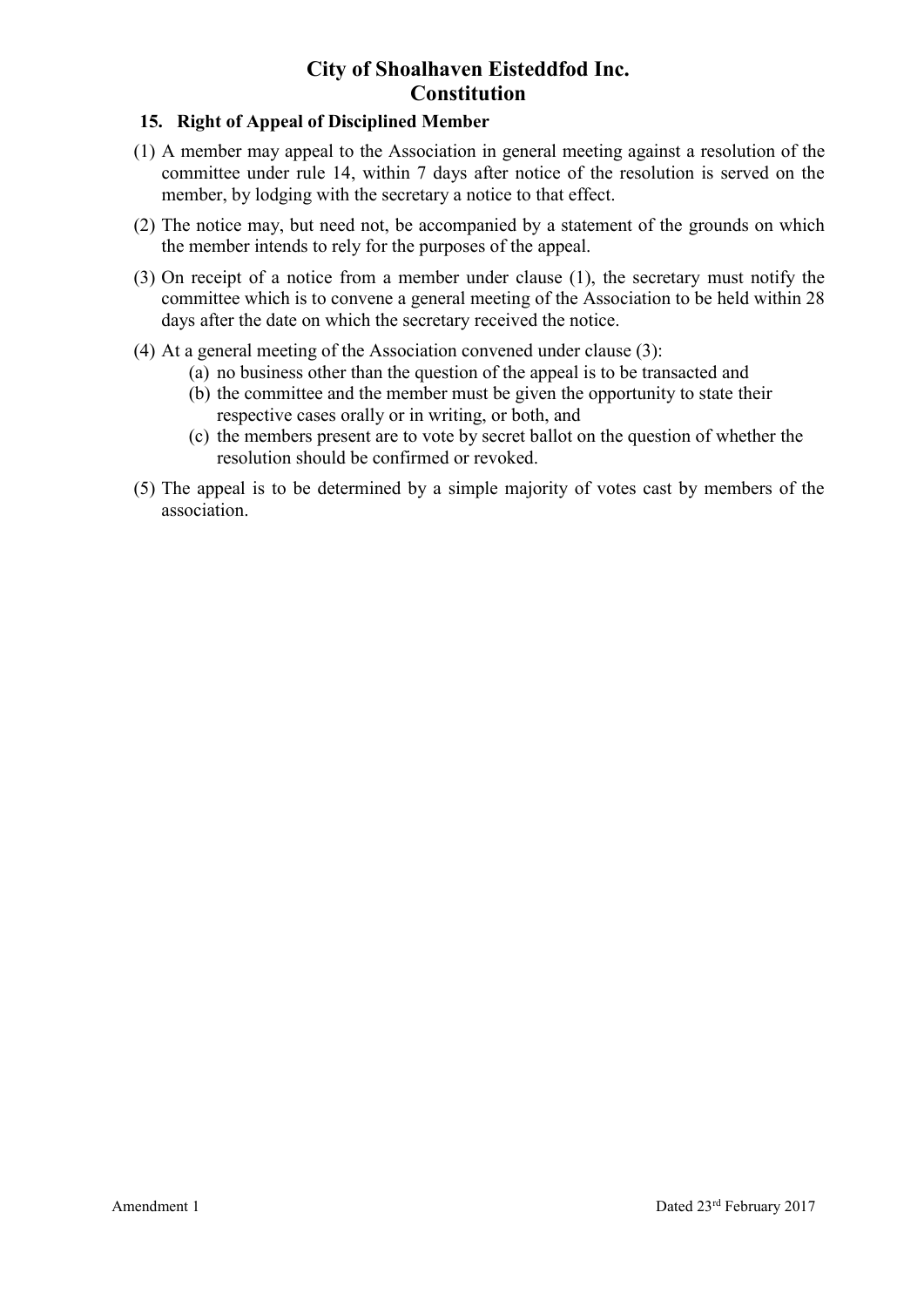## **III THE COMMITTEE**

### <span id="page-8-1"></span><span id="page-8-0"></span>**16. Powers of the Committee**

- (1) The committee is to be called the Committee of Management of the Association and, subject to the Act, the Regulation and this constitution and to any resolution passed by the Association in general meeting, the Committee:
	- a) is to control and manage the affairs of the Association, and
	- b) may exercise all such functions as may be exercised by the Association, other than those functions that are required by these rules to be exercised by a general meeting of members of the Association, and
	- c) has power to perform all such acts and do all such things as appear to the committee to be necessary or desirable for the proper management of the affairs of the Association.

### <span id="page-8-2"></span>**17. Constitution and Membership of Committee**

(1) The committee is to consist of:

- a) the office-bearers of the association, and
- b) at least 3 ordinary committee members, each of whom is to be elected at the annual general meeting of the association under clause 18.
- c) The total number of committee members is to be a minimum of 7.
- (2) The office-bearers of the association are as follows:
	- a) the president,
	- b) the vice-president,
	- c) the treasurer,
	- d) the secretary.
- (3) Each of the elected committee members may have allocated responsibilities to cover areas such as:
	- Organising Secretary/s Vocal Convener Instrumental Convener Dance Convener Speech and Drama Convener
- (4) The Eisteddfod syllabus shall be determined each year by the committee.
- (5) A committee member may hold up to 2 offices (other than both the offices of president and vice-president).
- (6) There is no maximum number of consecutive terms for which a committee member may hold office.
- (7) Each member of the committee is, subject to this constitution, to hold office until the conclusion of the annual general meeting following the date of the member's election, but is eligible for re-election.

## <span id="page-8-3"></span>**18. Election of Committee Members**

(1) Nominations of candidates for election of office bearers or other committee members shall be made at the annual general meeting or in such other ways as determined by the Association at a general meeting (providing they meet the requirements of 17 (6).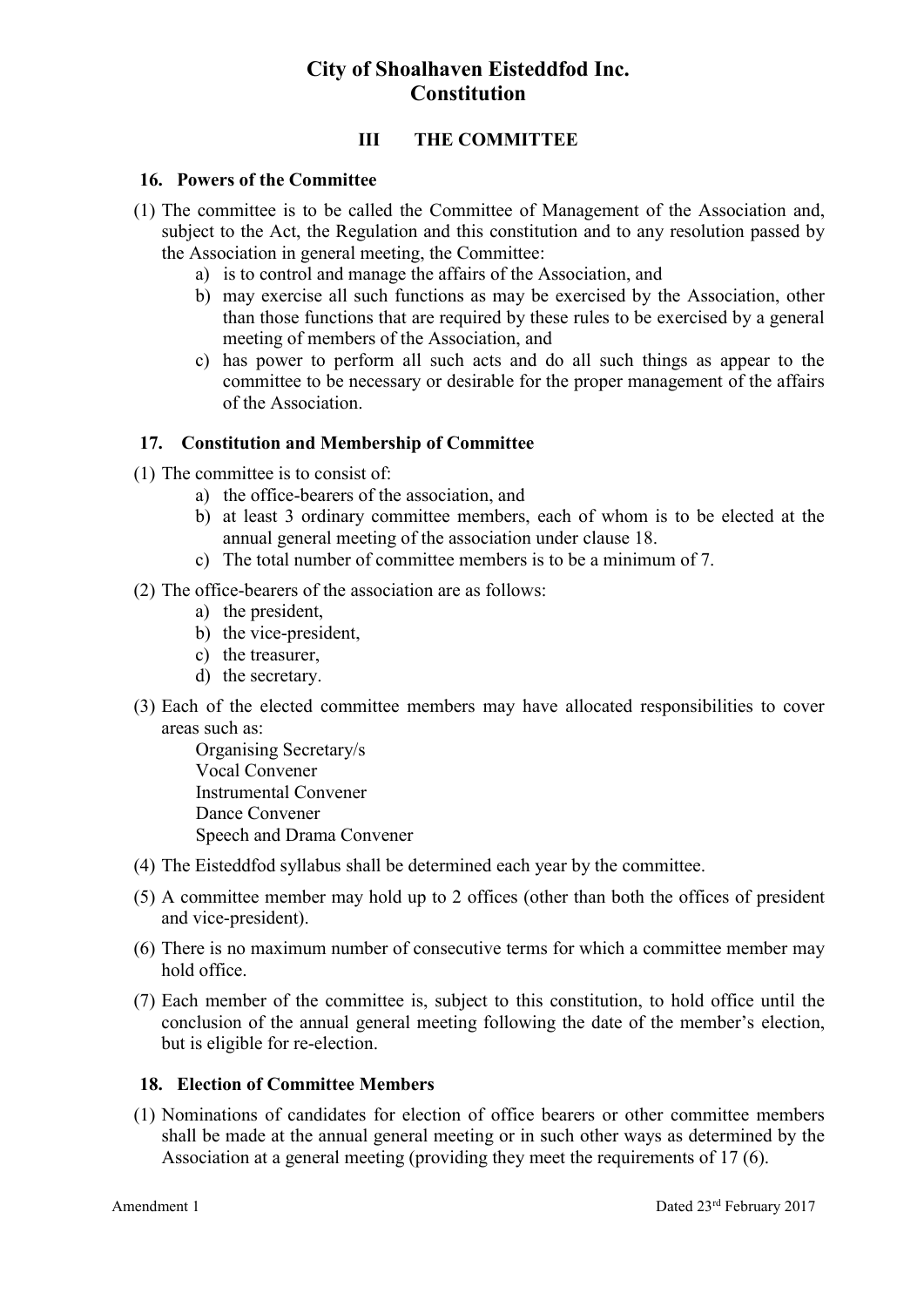- (2) If insufficient nominations are received to fill all vacancies on the committee, the candidates nominated are taken to be elected and further nominations are to be received at the annual general meeting.
- (3) If insufficient further nominations are received, any vacant positions remaining on the committee are taken to be casual vacancies.
- (4) If the number of nominations received is equal to the number of vacancies to be filled, the persons nominated are taken to be elected.
- (5) If the number of nominations received exceeds the number of vacancies to be filled, a ballot is to be held.
- (6) The ballot for the election of office-bearers and ordinary members of the committee is to be conducted at the annual general meeting in such usual and proper manner as the committee may direct.
- (7) A person nominated as a candidate for election as an office-bearer or as an ordinary committee member of the association must be a member of the association.

### <span id="page-9-0"></span>**19. Secretary**

- (1) The secretary of the Association must, as soon as practicable after being appointed as secretary, lodge notice with the Association of his or her address.
- (2) It is the duty of the secretary to keep minutes of:
	- (a) all appointments of office-bearers and members of the committee;
	- (b) the names of members of the committee present at a committee meeting or a general meeting; and
	- (c) all proceedings at committee meetings and general meetings.
- (3) Minutes of proceedings at a meeting must be signed by the chairperson of the meeting or by the chairperson of the next succeeding meeting.
- (4) The signature of the chairperson may be transmitted by electronic means for the purposes of subclause (3).

### <span id="page-9-1"></span>**20. Treasurer**

- (1) It is the duty of the treasurer of the Association to ensure:
	- (a) that all money due to the Association is collected and received and that all payments authorised by the Association are made; and
	- (b) that correct books and accounts are kept showing the financial affairs of the Association, including full details of all receipts and expenditure connected with the activities of the Association.

## <span id="page-9-2"></span>**21. Public Officer**

- (2) The committee shall ensure that a person is appointed as Public Officer.
- (3) The committee may at any time remove the Public Officer and appoint a new Public Officer provided the person appointed is 18 years of age or older and a resident of New South Wales.
- (4) The Public Officer shall be deemed to have vacated the position in the following circumstances:
	- a) death;
	- b) resignation;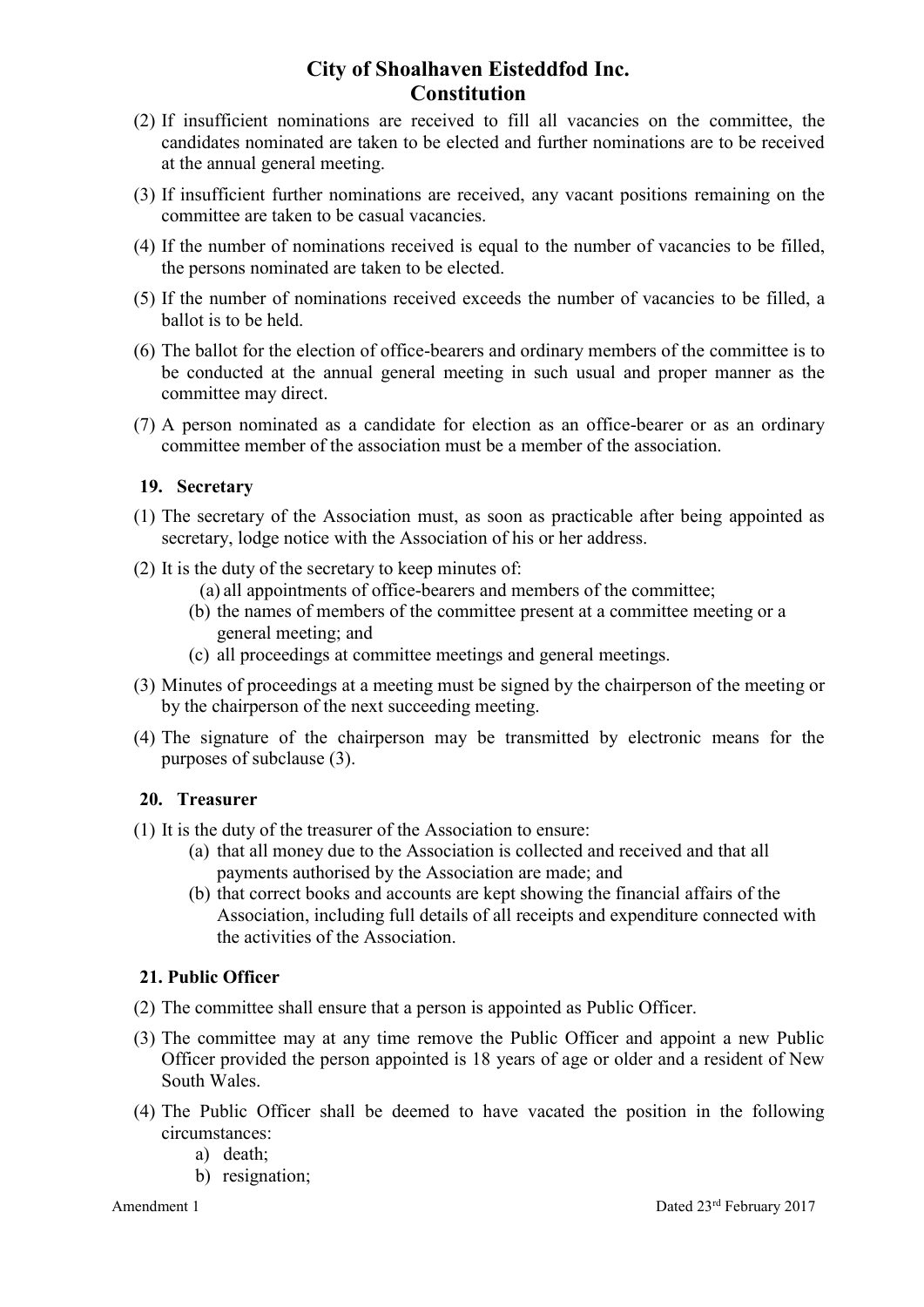- c) removal by the committee or at a general meeting;
- d) bankruptcy or financial insolvency;
- e) mental illness;
- f) residency outside New South Wales.
- (5) When a vacancy occurs in the position of Public Officer the committee shall within 14 days notify the Department of Consumer Affairs by the prescribed form and appoint a new Public Officer.
- (6) The Public Officer may be an office bearer, committee member, or any other person regarded as suitable for the position by the committee.

## <span id="page-10-0"></span>**22. Casual Vacancies**

- (1) In the event of a casual vacancy occurring in the membership of the committee, the committee may appoint a member of the association to fill the vacancy and the member so appointed is to hold office, subject to this constitution, until the conclusion of the annual general meeting next following the date of the appointment.
- (2) A casual vacancy in the office of a member of the committee occurs if the member:
	- a) dies; or
	- b) ceases to be a member of the Association; or
	- c) is or becomes an insolvent under administration within the meaning of the *Corporations Act 2001* of the Commonwealth; or
	- d) resigns office by notice in writing given to the secretary; or
	- e) is removed from office under clause 22; or
	- f) becomes a mentally incapacitated person; or
	- g) is absent without the consent of the committee from 3 consecutive meetings of the committee, or
	- h) is convicted of an offence involving fraud or dishonesty for which the maximum penalty on conviction is imprisonment for not less than 3 months, or
	- i) is prohibited from being a director of a company under Part 2D.6 (Disqualification from managing corporations) of the *Corporations Act 2001* of the Commonwealth.

## <span id="page-10-1"></span>**23. Removal of Committee Members**

- (1) The Association in general meeting may by resolution remove any member of the committee from the office of member before the expiration of the member's term of office and may by resolution appoint another person to hold office until the expiration of the term of office of the member so removed.
- (2) If a member of the committee to whom a proposed resolution referred to in clause (1) relates makes representations in writing to the secretary or president (not exceeding a reasonable length) and requests that the representations be notified to the members of the Association, the secretary or the president may send a copy of the representations to each member of the Association or, if the representations are not so sent, the member is entitled to require that the representations be read out at the meeting at which the resolution is considered.

## <span id="page-10-2"></span>**24. Meetings and Quorum**

(1) The committee must meet at least 3 times in each period of 12 months at such place and time as the committee determines.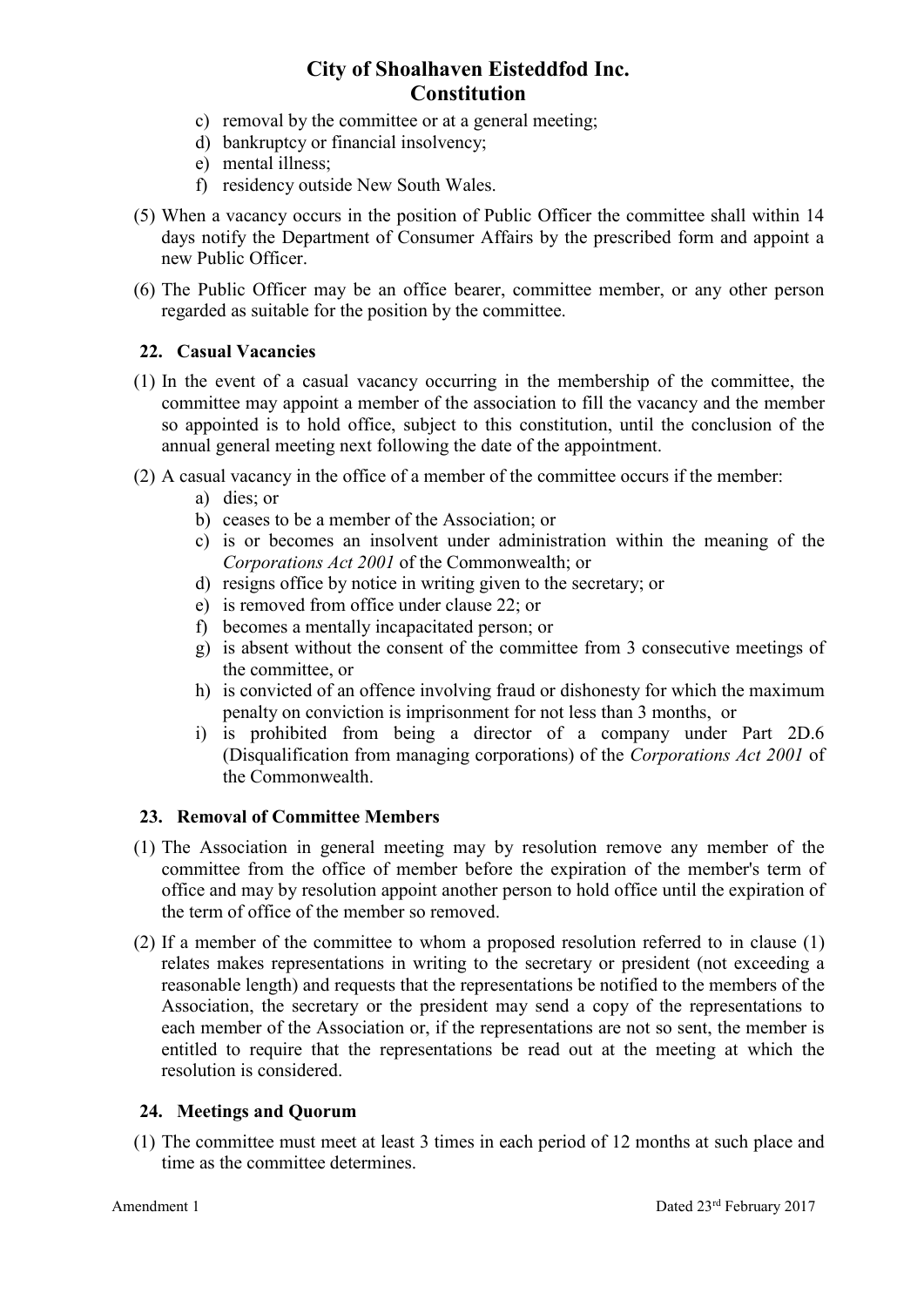- (2) Additional meetings of the committee may be convened by the president or by any three (3) members of the committee.
- (3) Oral or written notice of a meeting of the committee must be given by the secretary to each member of the committee at least 48 hours (or such other period as maybe unanimously agreed on by the members of the committee) before the time appointed for the holding of the meeting.
- (4) Notice of a meeting given under subclause (3) must specify the general nature of the business to be transacted at the meeting and no business other than that business is to be transacted at the meeting, except business which the committee members present at the meeting unanimously agree to treat as urgent business.
- (5) Any three (3) members of the committee constitute a quorum for the transaction of the business of a meeting of the committee.
- (6) No business is to be transacted by the committee unless a quorum is present and if within half an hour of the time appointed for the meeting, a quorum is not present, the meeting is to stand adjourned to the same place and at the same hour of the same day in the following week.
- (7) If at the adjourned meeting a quorum is not present within half and hour of the time appointed for the meeting, the meeting is to be dissolved.
- (8) At a meeting of the committee:
	- a) the president or in the president's absence, the vice-president is to preside, or
	- b) if the president and vice-president are absent or unwilling to act, such one of the remaining members of the committee as may be chosen by the members present at the meeting is to preside.

### <span id="page-11-0"></span>**25.Committee Members may appoint other Committee Members**

- (1) The committee members may appoint a member of the association as a committee member to make up a quorum for a committee meeting even if the number of committee members making the appointment is not enough to make up that quorum.
- (2) A member of the committee so appointed is to hold office, subject to this constitution, until the conclusion of the annual general meeting next following the date of the appointment.
- <span id="page-11-1"></span>(3) This clause does not apply to the filling of a casual vacancy to which clause 21 applies.

## **26. Use of technology at Committee Meetings**

- (1) A committee meeting may be held at 2 or more venues using any technology approved by the committee that gives each of the committee's members a reasonable opportunity to participate.
- (2) A committee member who participates in a committee meeting using such technology is taken to be present at the meeting and, if the member votes at the meeting, is taken to have voted in person.

### <span id="page-11-2"></span>**27. Delegation by Committee to Sub-Committee**

(1) The committee may by instrument in writing, delegate to one or more sub-committees (consisting of such member or members of the Association as the committee thinks fit)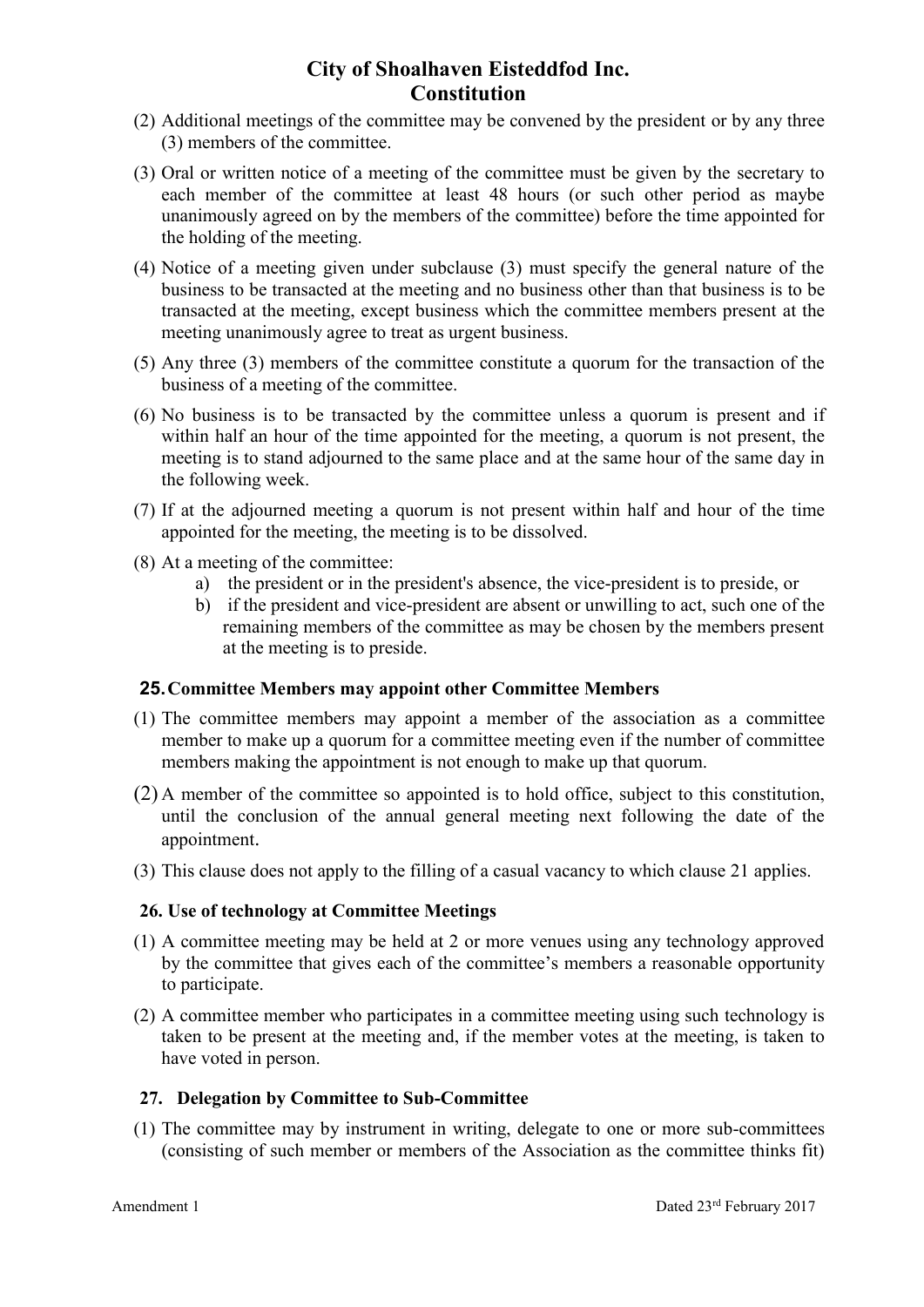the exercise of such of the functions of the committee as are specified in the instrument other than:

- a) this power of delegation and
- b) a function which is a duty imposed on the committee by the Act or by any other law.
- (2) A function the exercise of which has been delegated to a sub-committee under this rule may, while the delegation remains unrevoked, be exercised from time to time by the sub-committee in accordance with the terms of the delegation.
- (3) A delegation under this section may be made subject to such conditions or limitations as to the exercise of any function, or as to time or circumstances, as may be specified in the instrument of delegation.
- (4) Despite any delegation under this rule, the committee may continue to exercise any function delegated.
- (5) Any act or thing done or suffered by a sub-committee acting in the exercise of a delegation under this rule has the same force and effect as it would have if it had been done or suffered by the committee.
- (6) The committee may, by instrument in writing, revoke wholly or in part any delegation under this rule.
- (7) A sub-committee may meet and adjourn as it thinks proper.

## <span id="page-12-0"></span>**28. Voting and Decisions**

- (1) Questions arising at a meeting of the committee or of any sub-committee appointed by the committee are to be determined by a majority of the votes of members of the committee or sub-committee present at the meeting.
- (2) Each member present at a meeting of the committee or of any sub-committee appointed by the committee (including the person presiding at the meeting) is entitled to one vote but, in the event of an equality of votes on any question, the person presiding may exercise a second or casting vote.
- (3) Subject to clause 23 (5), the committee may act despite any vacancy on the committee.
- (4) Any act or thing done or suffered, or purporting to have been done or suffered, by the committee or by a sub-committee appointed by the committee, is valid and effectual despite any defect that may afterwards be discovered in the appointment or qualification of any member of the committee or sub-committee.
- (5) Committee meetings can be held at 2 or more venues using any technology the committee approves. Whatever technology is used, it must give each committee member a reasonable opportunity to participate. Committee members who participate at a committee meeting using such technology have the same voting rights as members who are present at the meeting, including voting rights.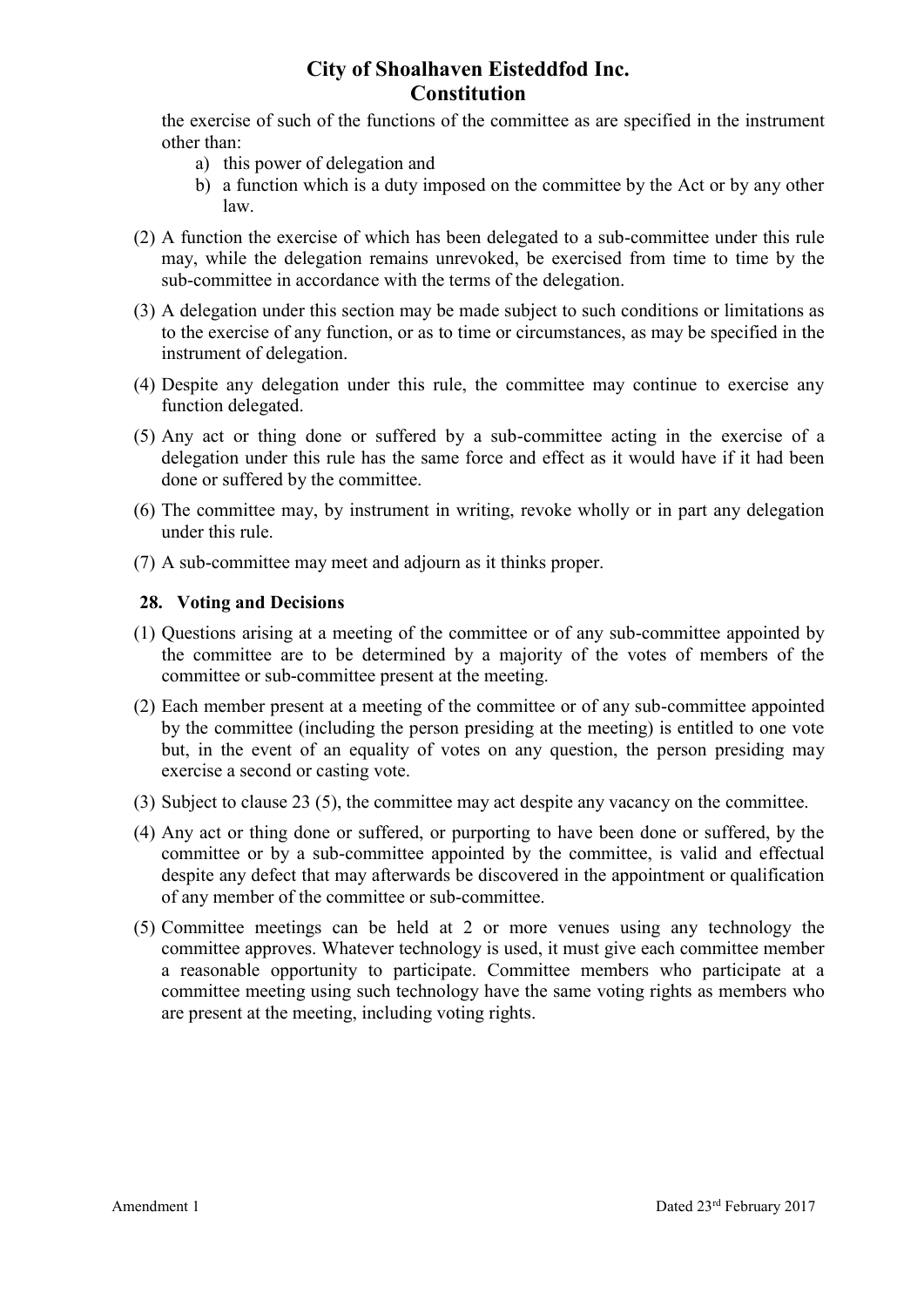## **IV GENERAL MEETINGS**

## <span id="page-13-1"></span><span id="page-13-0"></span>**29. Annual General Meetings - Holding of**

- (1) The Association must hold its first annual general meeting within 18 months after its registration under the Act.
- (2) The association must hold its annual general meetings:
	- a) within 6 months after the close of the association's financial year, or
	- b) within such later time as may be allowed or prescribed under section 37 (2) (b) of the Act

## <span id="page-13-2"></span>**30. Annual General Meeting - Calling of and Business at**

- (1) The annual general meeting of the Association is, subject to the Act and to Clause 28(2), to be convened on such date and at such place and time as the committee thinks fit.
- (2) In addition to any other business which may be transacted at an annual general meeting, the business of an annual general meeting is to include the following:
	- a) to confirm the minutes of the last preceding annual general meeting and of any special general meeting held since that meeting;
	- b) to receive from the committee reports on the activities of the Association during the last preceding financial year;
	- c) to elect office-bearers of the Association and ordinary members of the committee;
	- d) to receive and consider the statement which is required to be submitted to members under section 26 (6) of the Act.
- (3) An annual general meeting must be specified as such in the notice convening it.

## <span id="page-13-3"></span>**31. Special General Meeting - Calling of**

- (1) The committee may, whenever it thinks fit, convene a special general meeting of the Association.
- (2) The committee must, on the requisition in writing of at least twenty five per cent (25%) of the total number of members, convene a special general meeting of the Association.
- (3) A requisition of members for a special general meeting:
	- a) must state the purpose or purposes of the meeting; and
	- b) must be signed by the members making the requisition; and
	- c) must be lodged with the secretary in writing or email and
	- d) may consist of several documents in a similar form each signed by one or more of the members making the requisition.
- (4) If the committee fails to convene a special general meeting to be held within 1 month after that date on which a requisition of members for the meeting is lodged with the secretary, anyone or more of the members who made the requisition may convene a special general meeting to be held not later than 3 months after that date.
- (5) A special general meeting convened by a member or members as referred to in clause (4) must be convened as nearly as is practicable in the same manner as general meetings are convened by the committee.
- (6) For the purposes of subclause (3):
	- a) a requisition may be in electronic form, and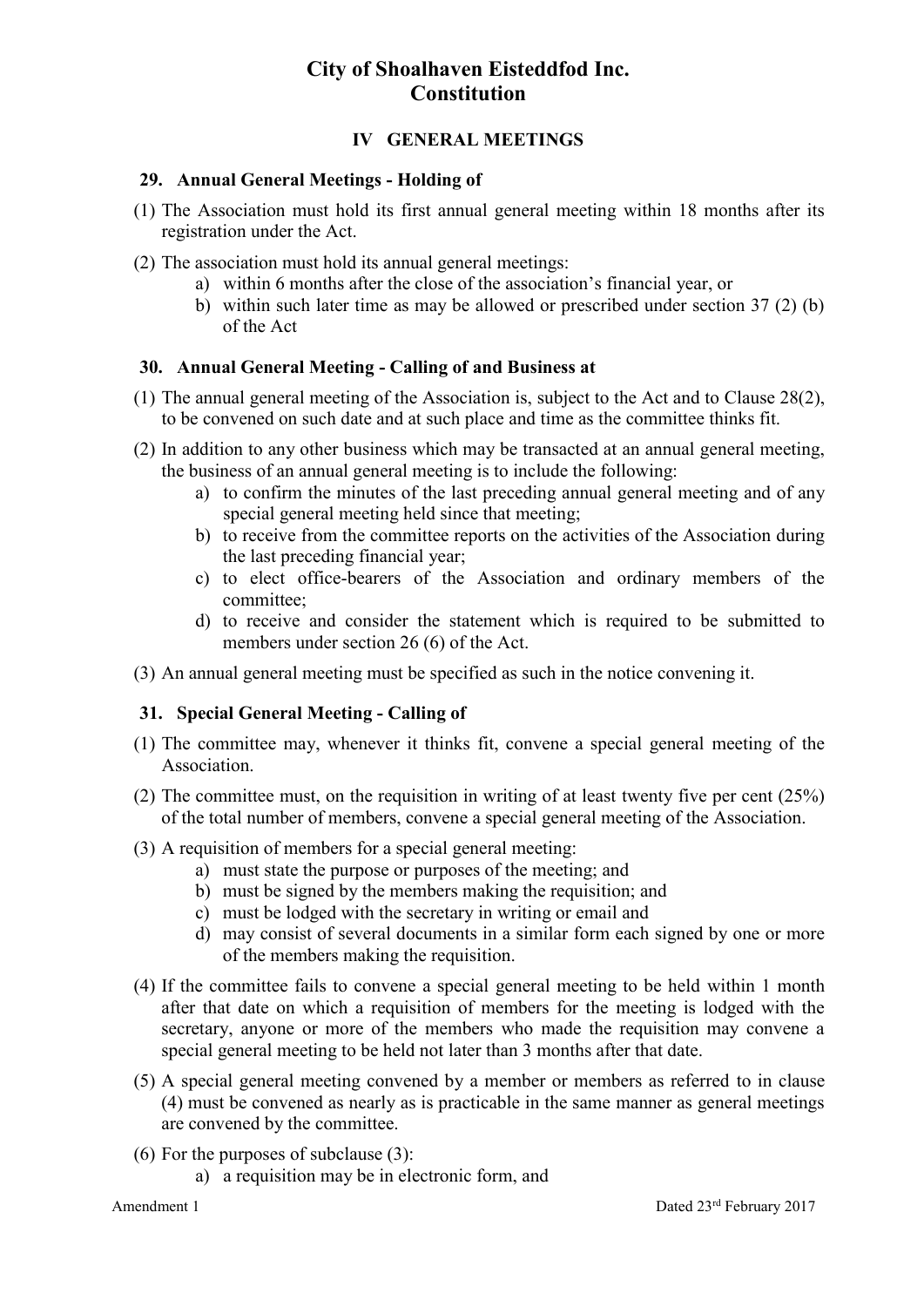b) a signature may be transmitted, and a requisition may be lodged, by electronic means.

## <span id="page-14-0"></span>**32. Notice**

- (1) Except if the nature of the business proposed to be dealt with at a general meeting requires a special resolution of the Association, the secretary must, at least 14 days before the date fixed for the holding of the general meeting notify each member appearing in the register of members orally or in writing, of the place, date and time of the meeting and the nature of the Business proposed to be transacted at the meeting.
- (2) If the nature of the business proposed to be dealt with at a general meeting requires a special resolution of the Association, the secretary must, at least 21 days before the date fixed for the holding of the general meeting, cause notice to be sent to each member in the manner provided in clause (1) specifying in addition to the matter required under clause (1), the intention to propose the resolution as a special resolution.
- (3) No business other than that specified in the notice convening a general meeting is to be transacted at the meeting except, in the case of an annual general meeting, business which may be transacted under rule 27 (2).
- (4) A member desiring to bring any business before a general meeting may give notice in writing of that business to the secretary who must include that business in the next notice calling a general meeting given after receipt of the notice from the member.

## <span id="page-14-1"></span>**33. Quorum for General Meetings**

- (1) No item of business is to be transacted at a general meeting unless a quorum of members entitled under these rules to vote is present during the time the meeting is considering that item.
- (2) Ten (10) members present (being members entitled under these rules to vote at a general meeting) constitute a quorum for the transaction of the business of a general meeting.
- (3) If within half an hour after the appointed time for the commencement of a general meeting a quorum is not present, the meeting:
	- a) if convened on the requisition of members, is to be dissolved; and
	- b) in any other case, is to stand adjourned to the same day in the following week at the same time and (unless another place is specified at the time of the adjournment by the person presiding at the meeting or communicated by written notice to members given before the day to which the meeting is adjourned) at the same place.
- (4) If at the adjourned meeting a quorum is not present within half an hour after the time appointed for the commencement of the meeting, the members present (being at least 3) is to constitute a quorum.

### <span id="page-14-2"></span>**34. Presiding Member**

- (1) The President, or in the President's absence the Vice-President, shall preside as chairperson at each general meeting of the Association.
- (2) If the President and the Vice-President are absent or unwilling to act, the members present must elect one of their number to preside as chairperson at the meeting.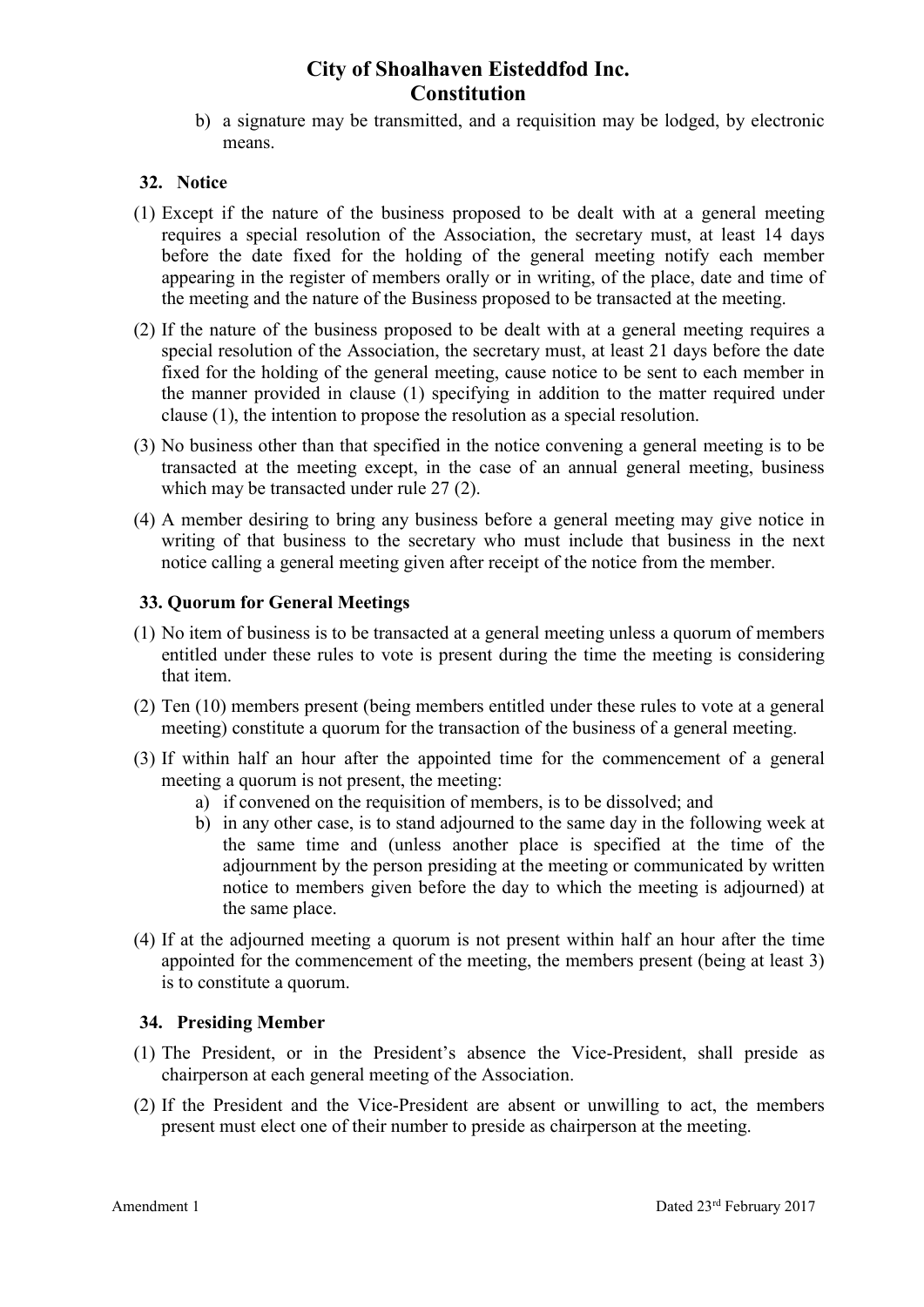## <span id="page-15-0"></span>**35. Adjournment**

- (1) The chairperson of a general meeting at which a quorum is present may, with the consent of the majority of members present at the meeting, adjourn the meeting from time to time and place to place, but no business is to be transacted at an adjourned meeting other than the business left unfinished at the meeting at which the adjournment took place.
- (2) If a general meeting is adjourned for 14 days or more, the secretary must give written or oral notice of the adjourned meeting to each member of the Association stating the place, date and time of the meeting and the nature of the business to be transacted at the meeting.
- (3) Except as provided in clauses (1) and (2), notice of an adjournment of a general meeting or of the business to be transacted at an adjourned meeting is not required to be given.

## <span id="page-15-1"></span>**36. Making of Decisions**

- (1) A question arising at a general meeting of the association is to be determined by either:
	- a) a show of hands, or
	- b) if on the motion of the chairperson or if 5 or more members present at the meeting decide that the question should be determined by a written ballot—a written ballot.
- (2) If the question is to be determined by a show of hands, a declaration by the chairperson that a resolution has, on a show of hands, been carried or carried unanimously or carried by a particular majority or lost, or an entry to that effect in the minute book of the association, is evidence of the fact without proof of the number or proportion of the votes recorded in favour of or against that resolution.
- (3) Subclause (2) applies to a method determined by the committee under subclause (1) (a) in the same way as it applies to a show of hands.
- (4) If the question is to be determined by a written ballot, the ballot is to be conducted in accordance with the directions of the chairperson.
- (5) A resolution put to a vote at a general meeting being held using technology (as per clause 39) can be decided using a suitable method that the committee determines.

## <span id="page-15-2"></span>**37. Special Resolution**

- (1) A special resolution must be passed by a general meeting of the Association to effect the following changes:
	- a) a change of the Association's name;
	- b) a change of the Association's Constitution;
	- c) a change of the Association's objects;
	- d) an amalgamation with another incorporated association;
	- e) to voluntarily wind up the Association and distribute its property.
- (2) A special resolution shall be passed in the following manner:
	- a) a notice must be sent to all members advising that a general meeting is to be held to consider a special resolution;
	- b) the notice must give details of the proposed special resolution and give at least 21 days notice of the meeting;
	- c) a quorum must be present at the meeting;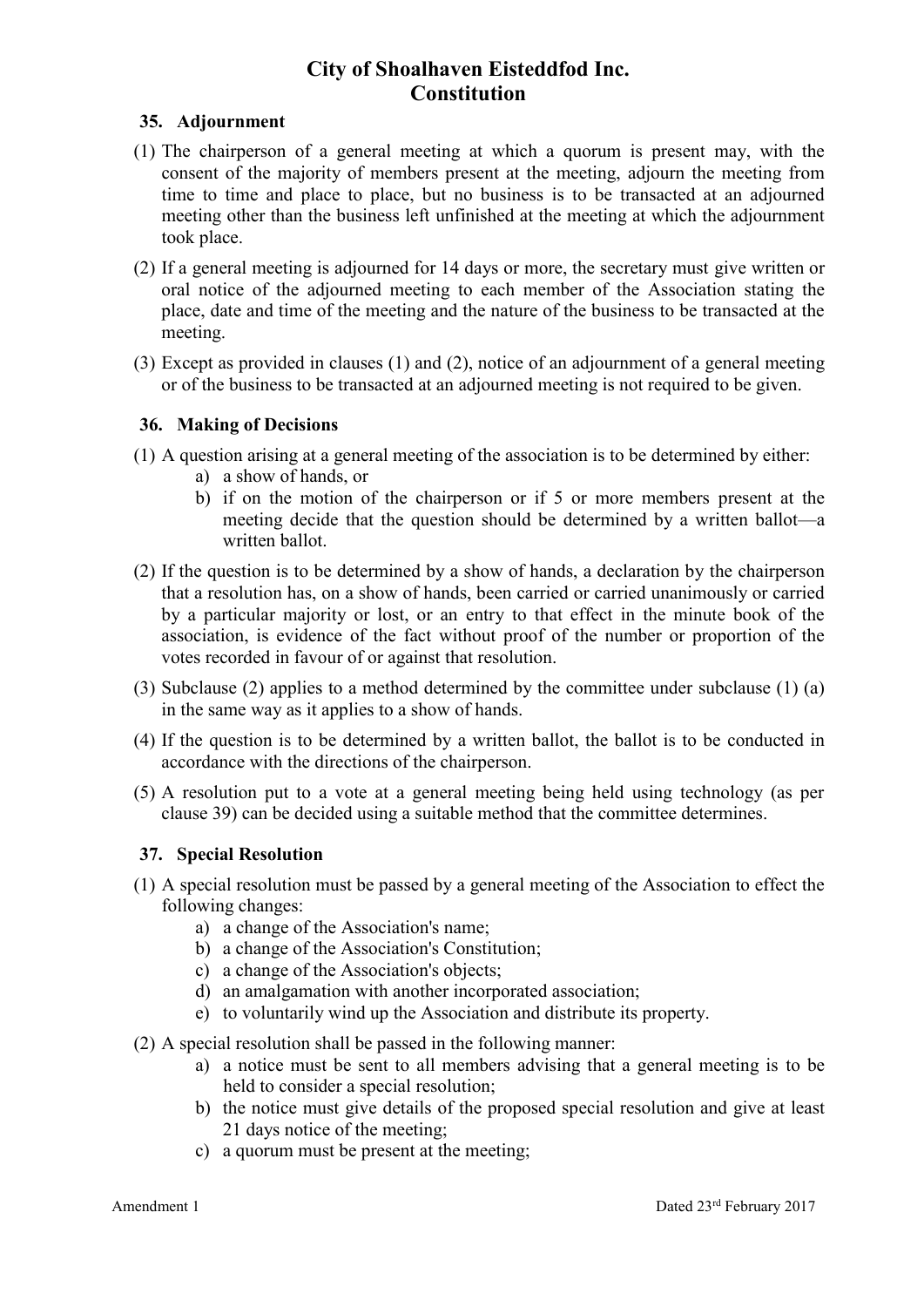- d) at least three quarters (75%) of those present in person must vote in favour of the resolution;
- e) in situations where it is not possible or practicable for a resolution to be passed as described above, a request shall be made to the Commissioner for permission to pass the resolution in some other way.

## <span id="page-16-0"></span>**38. Voting**

- (1) On any question arising at a general meeting of the Association a member has one vote only.
- (2) All votes shall be given personally and there shall be no voting by proxy.
- (3) In the case of an equality of votes on a question at a general meeting, the chairperson of the meeting is entitled to exercise a second or casting vote.
- (4) A member is not entitled to vote at any general meeting of the Association unless all money due and payable by the member to the Association has been paid other than the amount of the annual subscription payable in respect of the then current year.
- (5) A member is not entitled to vote at any general meeting of the association if the member is under 18 years of age.

## <span id="page-16-1"></span>**39. Proxy votes not permitted**

<span id="page-16-2"></span>(1) Proxy voting must not be undertaken at or in respect of a general meeting.

### **40. Postal or electronic ballots**

- (2) The association may hold a postal ballot to determine any issue or proposal (other than an appeal under clause 15).
- (3) A postal ballot is to be conducted in accordance with Schedule 3 to the Regulation.
- (4) Electronic ballots can be conducted to determine any issue or proposal as decided by the committee.

## <span id="page-16-3"></span>**41. Use of technology at general meetings**

- (1) A general meetings can be held at 2 or more venues using any technology that the committee approves. Whatever technology is used, it must give each Association member a reasonable opportunity to participate.
- (2) Members who participate at a general meeting using such technology is taken to be present at the meeting and, if the member votes at the meeting, is taken to have voted in person.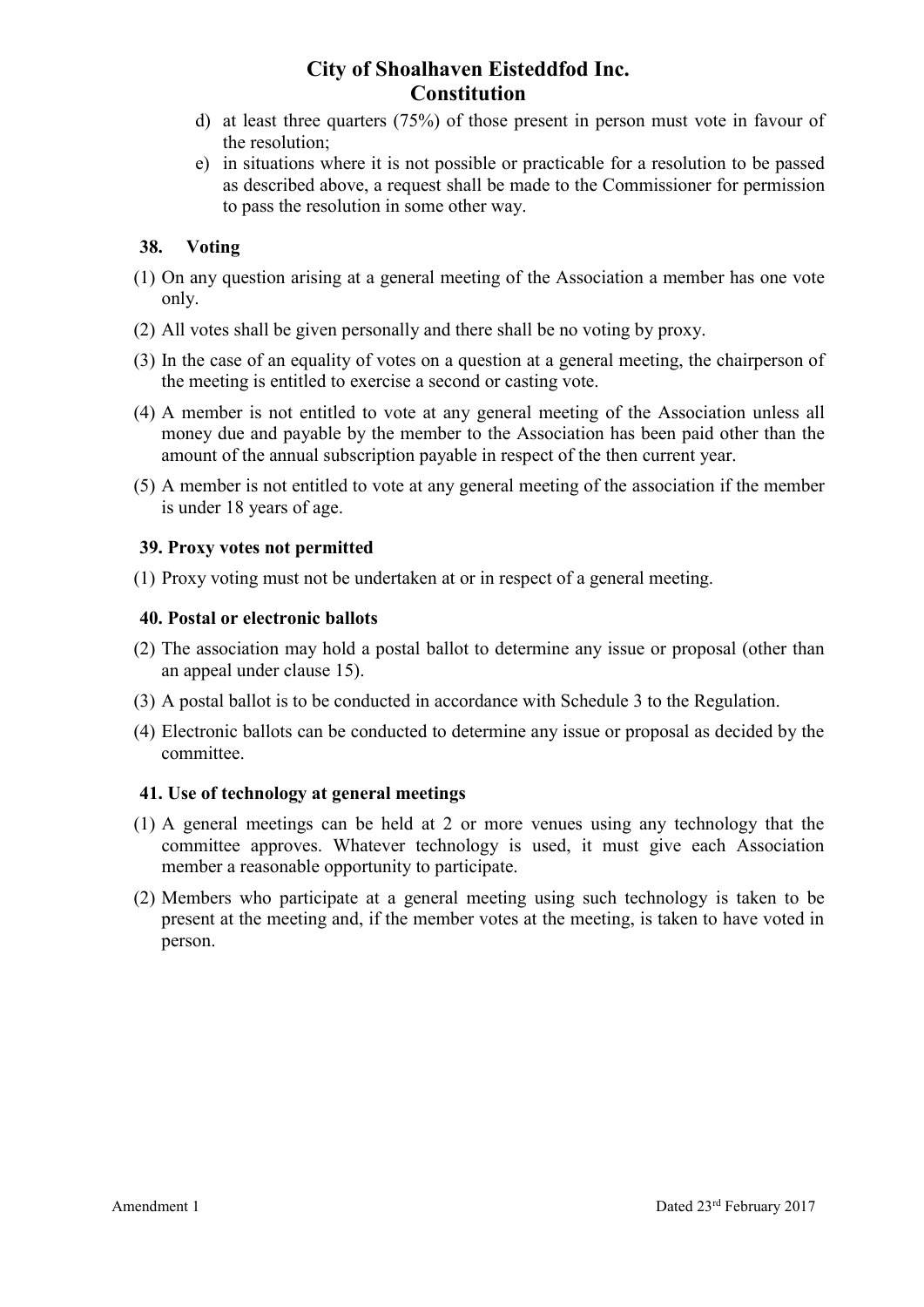## **V MISCELLANEOUS**

#### <span id="page-17-1"></span><span id="page-17-0"></span>**42. Insurance**

- (1) The Association must effect and maintain insurance under section 44 of the Act.
- (2) In addition to the insurance required under clause (1), the Association may effect and maintain other insurance.

#### <span id="page-17-2"></span>**43. Funds - Source**

- (1) The funds of the Association are to be derived from Association fees and annual subscriptions of members, donations, grants and, subject to any resolution passed by the Association in general meeting, such other sources as the committee determines.
- (2) All money received by the Association must be deposited as soon as practicable and without deduction to the credit of the Association's General Account or the Public Donations Fund.
- (3) The Association must, as soon as practicable after receiving any money, issue an appropriate receipt.

#### <span id="page-17-3"></span>**44. Funds - Management**

- (1) Subject to any resolution passed by the Association in general meeting, the funds of the Association are to be used in pursuance of the objects of the Association in such manner as the committee determines.
- (2) All cheques, drafts, bills of exchange, promissory notes and other negotiable instruments must be signed by 2 authorised signatories.
- (3) The operation of any electronic accounts must be restricted so that there is a requirement for authorisation by 2 authorised signatories.

### <span id="page-17-4"></span>**45. Association is non profit**

(1) Subject to the Act and the Regulation, the association must apply its funds and assets solely in pursuance of the objects of the association and must not conduct its affairs so as to provide a pecuniary gain for any of its members.

#### <span id="page-17-5"></span>**46. Surplus Property**

(1) The Association may at any time pass a special resolution determining how any surplus property is to be distributed, provided that such property has not been purchased by funds from the Deductible Gift recipient account.

### <span id="page-17-6"></span>**47. Distribution of property on winding up of Association**

- (1) Subject to the Act and the Regulations, in a winding up of the association, any surplus property of the association is to be transferred to another association with similar objects and which is not carried on for the profit or gain of its individual members.
- (2) In this clause, a reference to the surplus property of an association is a reference to that property of the association remaining after satisfaction of the debts and liabilities of the association and the costs, charges and expenses of the winding up of the association.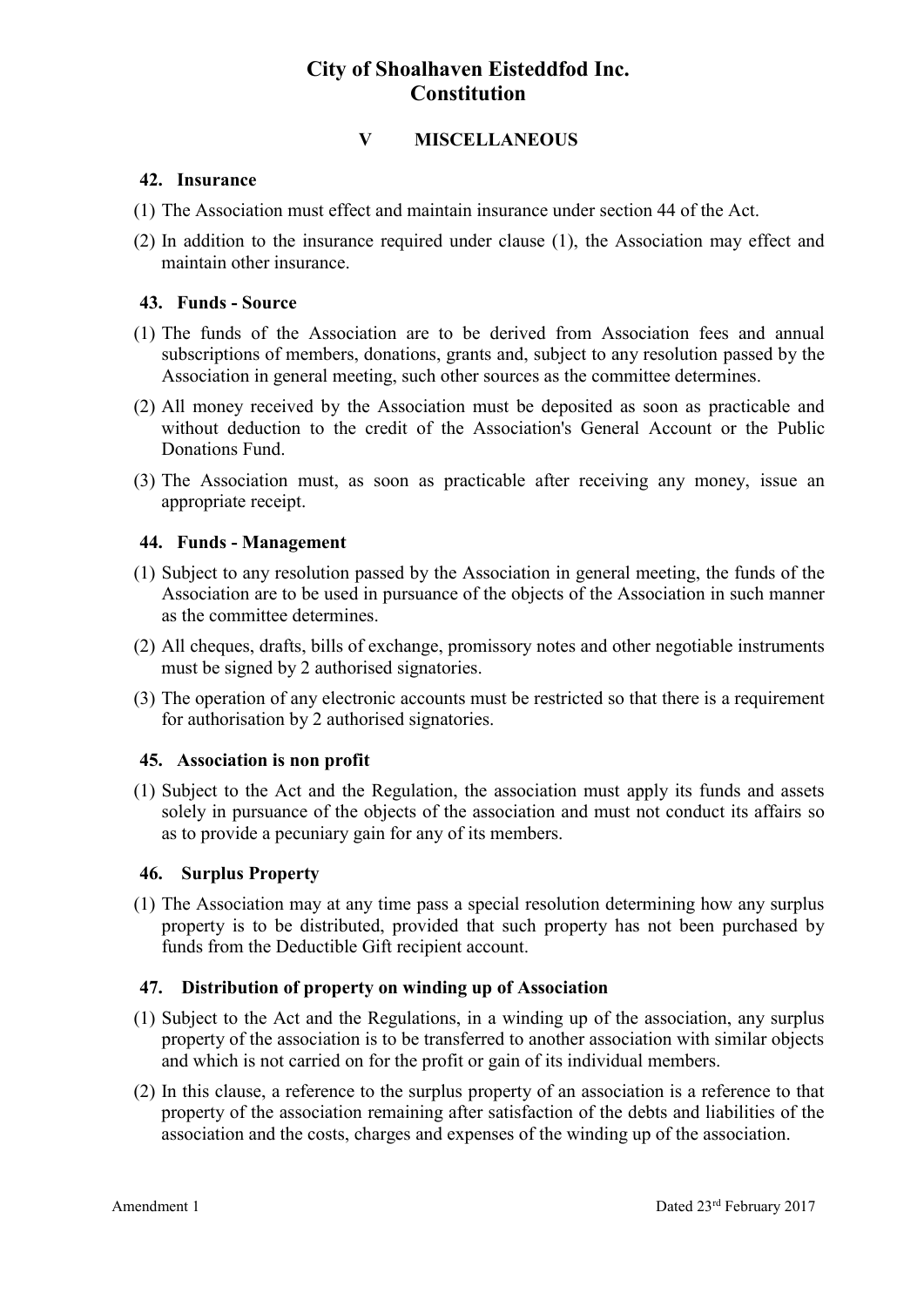- (3) In the event of the dissolution of the Association, equipment and funds held in general account and Term Deposits shall be apportioned to artistic or charitable bodies of the current committee's choice.
- (4) Any funds remaining in the Shoalhaven Eisteddfod Deductible Gift Account are to be transferred to The Music Clubs of Australia for the specific use of Music Shoalhaven.

## <span id="page-18-0"></span>**48. Presentation of Financial Statements**

- (1) At annual general meetings the Association shall appoint Accountant/s to prepare the annual financial statement for presentation to the members at the next annual general meeting.
- (2) Financial Statements will be prepared for each financial year.
- <span id="page-18-1"></span>(3) The Accountant shall not be a member or closely related to a member of the committee.

## **49. Custody of books etc.**

- (4) Except as otherwise provided by this constitution, all records, books and other documents relating to the association must be kept in New South Wales:
	- a) at the main premises of the association, or
	- b) if the association has no premises, at the association's official address, in the custody of the public officer or a member of the association, as the committee determines.

### <span id="page-18-2"></span>**50. Inspection of Books etc.**

- (1) The following documents must be open to inspection, free of charge, by a member of the association at any reasonable hour:
	- a) records, books and other financial documents of the association,
	- b) this constitution,
	- c) minutes of all committee meetings and general meetings of the association.
- (2) A member of the association may obtain a copy of any of the documents referred to in subclause (1) on payment of a fee of not more than \$1 for each page copied.
- (3) Despite subclauses (1) and (2), the committee may refuse to permit a member of the association to inspect or obtain a copy of records of the association that relate to confidential, personal, employment, commercial or legal matters or where to do so may be prejudicial to the interests of the association.

### <span id="page-18-3"></span>**51. Service of Notices**

- (1) For the purpose of this constitution, a notice may be served on or given to a person:
	- a) by delivering it to the person personally, or
	- b) by sending it by pre-paid post to the address of the person, or
	- c) by sending it by facsimile transmission or some other form of electronic transmission to an address specified by the person for giving or serving the notice.
- (2) For the purpose of this constitution, a notice is taken, unless the contrary is proved, to have been given or served:
	- a) in the case of a notice given or served personally, on the date on which it is received by the addressee, and